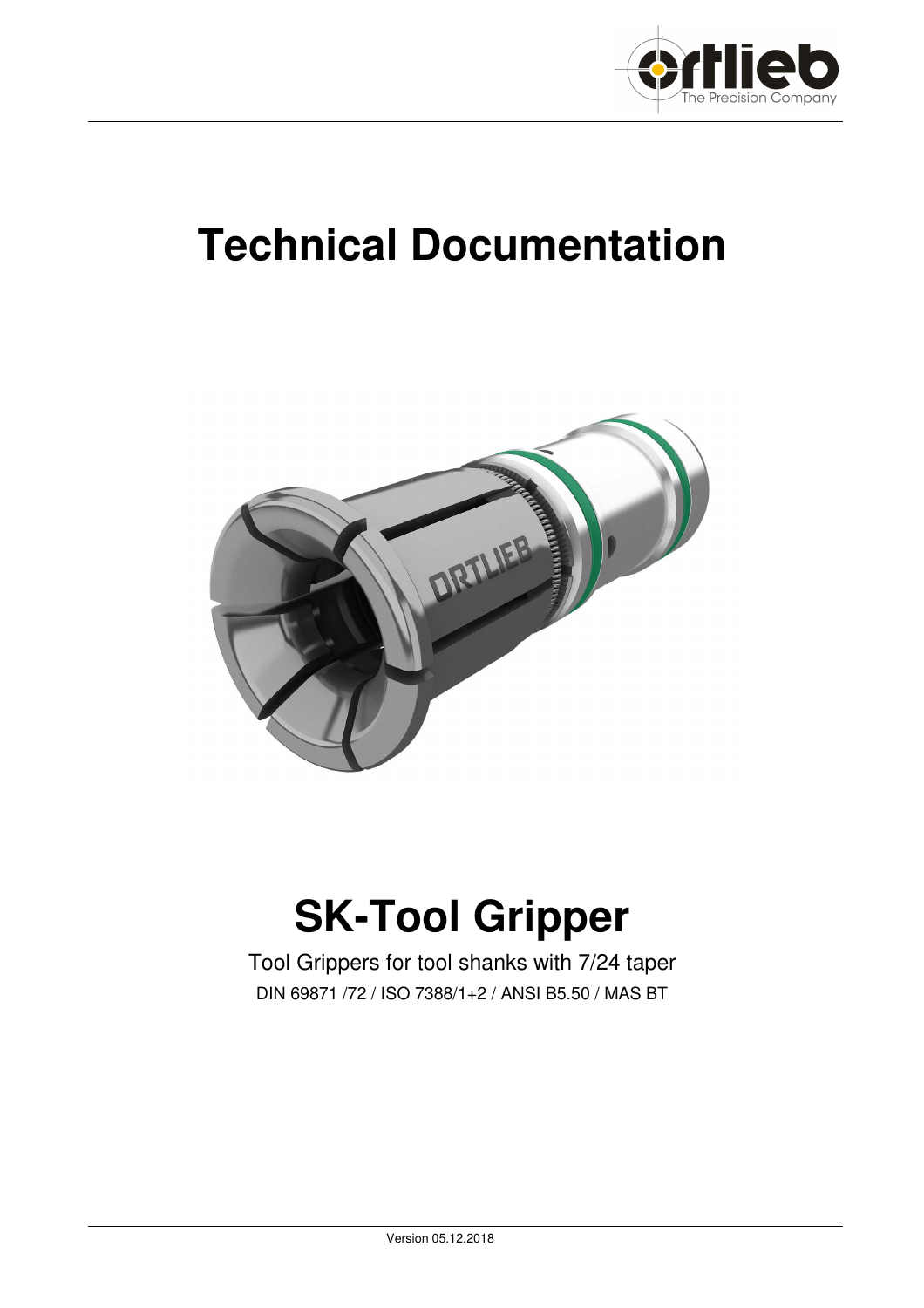

# **Content:**

| 1              |     |  |  |  |
|----------------|-----|--|--|--|
|                | 1.1 |  |  |  |
|                | 1.2 |  |  |  |
|                | 1.3 |  |  |  |
|                | 1.4 |  |  |  |
|                | 1.5 |  |  |  |
| $\overline{2}$ |     |  |  |  |
|                | 2.1 |  |  |  |
|                | 2.2 |  |  |  |
|                | 2.3 |  |  |  |
| 3              |     |  |  |  |
| 4              |     |  |  |  |
| 5              |     |  |  |  |
|                | 5.1 |  |  |  |
| 6              |     |  |  |  |
| $\overline{7}$ |     |  |  |  |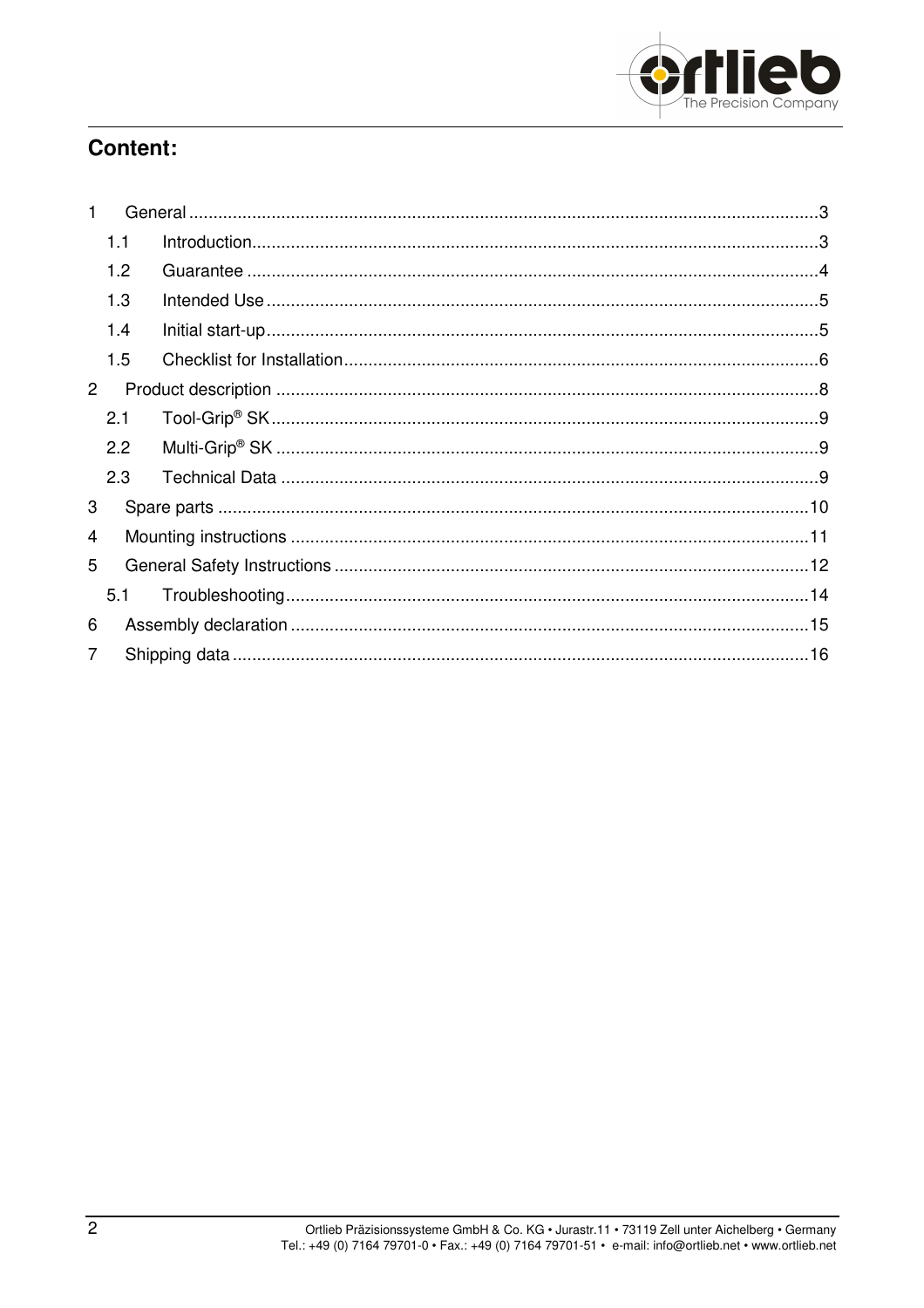

# **1 General**



# **1.1 Introduction**

This operation instruction will help you to operate your Ortlieb product safely and to avoid accidents, possible dangers and risks.

 $\rightarrow$  Please read this operation instruction and the safety instructions carefully before initial start-up.

This documentation provides all information on operating and maintaining your Ortlieb product. Ortlieb Präzisionssysteme GmbH & Co. KG assumes no liability for damages and interruptions caused by disregarding several articles of this documentation.

Ortlieb Präzisionssysteme GmbH & Co. KG reserves the right to make any technical changes and improvements to this product. No liability on literal mistakes.

For Start-up, operation and maintenance, the information in this manual must be supplemented by the relevant national and international "safety and accident prevention regulations". Compliance with the safety regulations and statutes will prevent injury and damages to machinery and this product.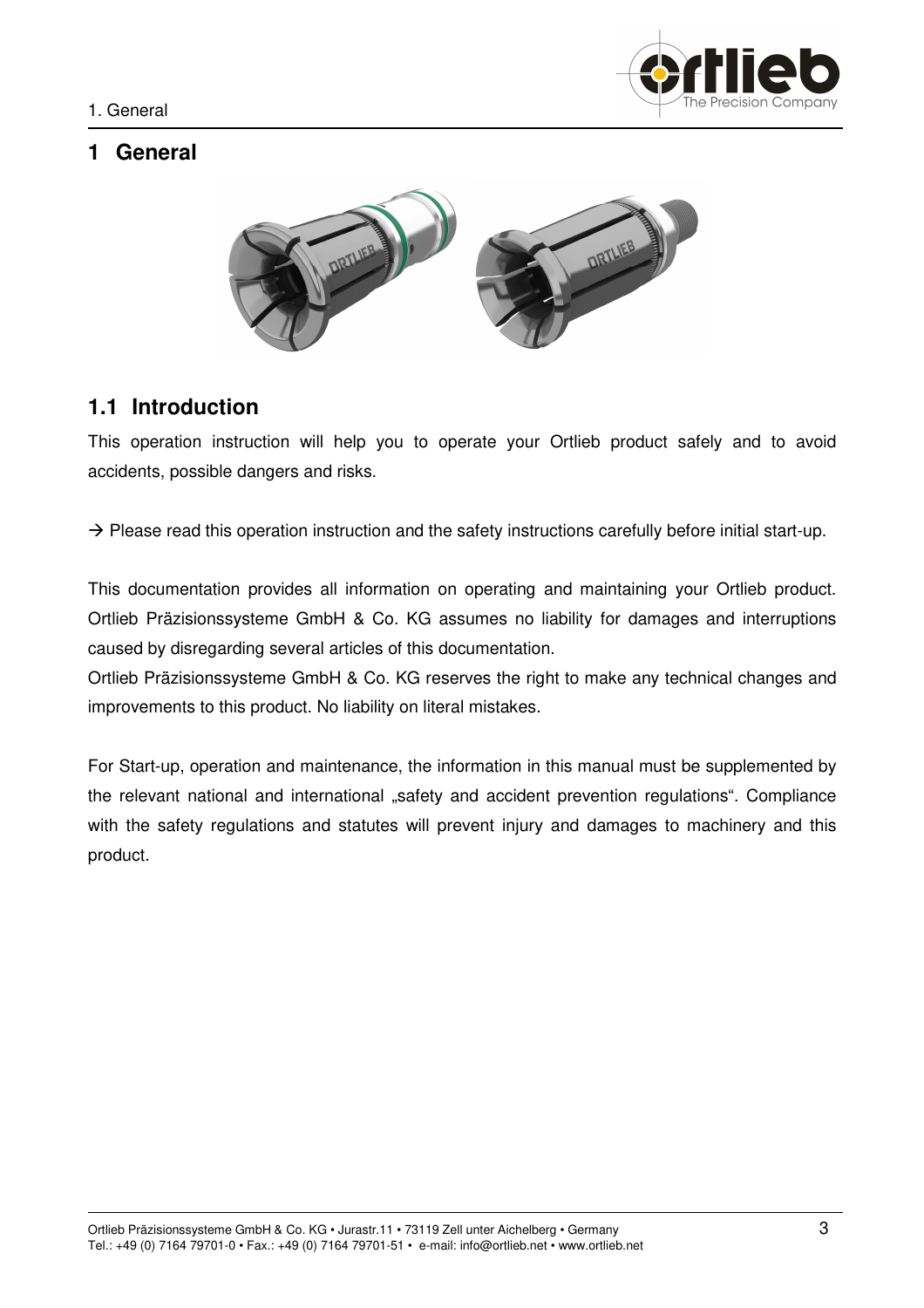#### 1. General



### **1.2 Guarantee**

Products of Ortlieb Präzisionssysteme GmbH & Co. KG are produced according to national and international standards as well as company standards, supervised by a certified quality assurance.

For those products Ortlieb Präzisionssysteme GmbH & Co. KG assumes liability in the manner that parts with material or production defects proven within 12 month after purchasing were repaired free-of-charge, replaced by new ones or taken back to the charged price.

In the event of improper assembly and operation, use of non-original spare parts, unauthorized modifications to our product we shall assume no liability for personal injury or damage to machinery and our product.

We shall assume no liability for damage of any type resulting from the removal of safety devices. We take the initial start-up of our products on appropriate and technically flawless machines by qualified and continuous trained personal for granted.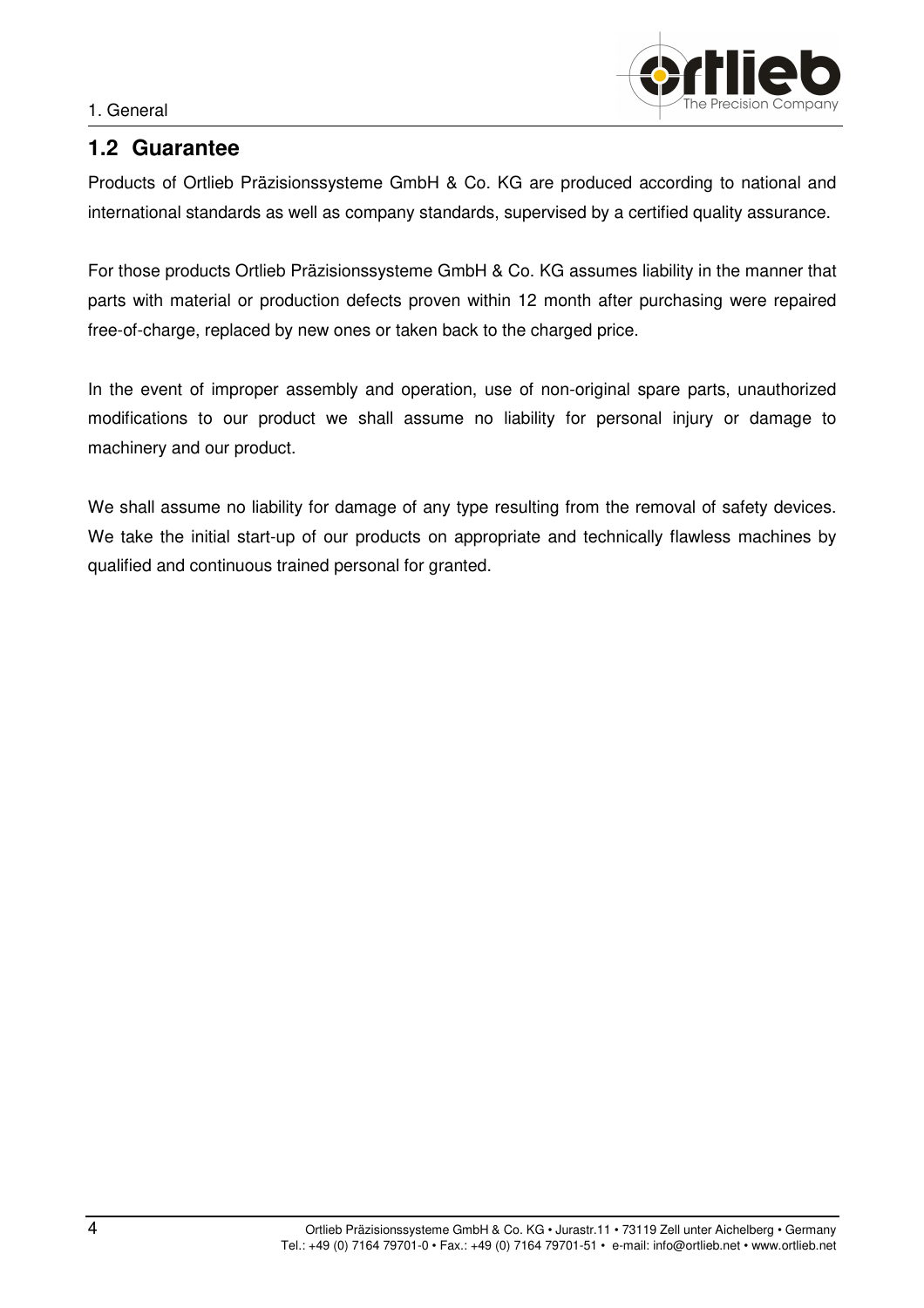

# **1.3 Intended Use**

Use the tool-grippers only for the intended use. Insufficiently clamped tools or work-pieces, failure to comply "safety and accident prevention regulations", and the use of work-pieces and our products on machines that are not intended for this propose, can result in personal injury and damages to the clamping devices. In this case, we shall assume no liability. Do not apply force during assembly, disassembly and operation; this could damage the clamping device or the machine.

# **1.4 Initial start-up**

A function check is implicitly before initial operation of the tool-gripper. To ensure a safe and precise operation of the tool-gripper during machining, a sufficient clamping force must be provided. Check the clamping force.

 $\rightarrow$  See: Checklist for Installation p.6

The tool-gripper, especially the function surfaces must be clean and lubricated sufficiently. It is strongly recommended to grease with suitable assembling grease.



Never exceed the axial and radial forces specified on the tool-gripper. Check the clamping force regularly!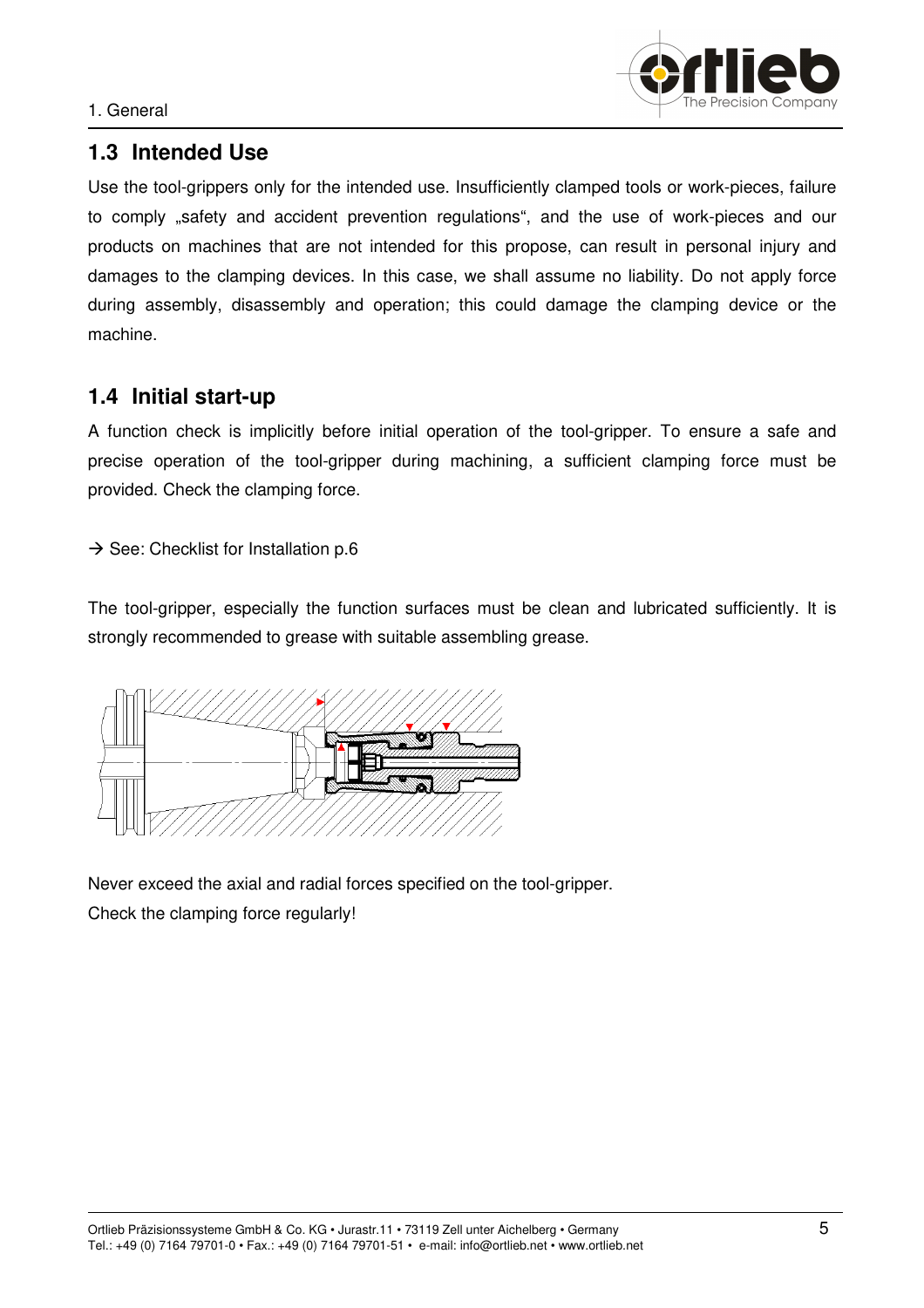

# **1.5 Checklist for Installation**

- 1.) Tool –"Eject" max. 1.0 mm. The tool is only drawn in securely by the tool gripper in this range. Ensure that the clamping reserve is min. 2 mm and max. 3 mm.
- 2.) Check the clamping force. The max. pull-in force, Fz max. , must not be exceeded.
- 3.) Tool clamping must not be one-sided. Guide the disc spring stack accurately.
- 4.) Spindle receiver must meet DIN 69871 /72 standard and Ortlieb installation dimensions. Functional surfaces hardened min. 1mm deep to HRc 60 +2.
- 5.) Observe the control operation. Insert the tool until it reaches the limit stop at the draw-bolt plane surface, then clamp it. Clamping must not de done too soon, as otherwise the clamping segments are not disengaged can properly and can be damaged.
- 6.) Tool change: Grip the tool eject unclamp blow-out. Make sure that the tool and spindle are clean. If chips are drawn in, clamping segments will sustain damage. (One-sided overloading of the clamping segments).
- 7.) If one clamping segment breaks, the tool will nevertheless be clamped safely. However the tool-gripper must be exchanged immediately as a complete unit.
- 8.) The tool-gripper is a part which is subject to wear. Under favourable operation conditions, the complete tool-gripper must be exchanged every 1x10<sup>6</sup> load alternations. We do not assume liability and guarantee on consequential damages in case only parts are exchanged.
- 9.) Refer to the Mounting instructions p.11 for information about how to change the toolgripper! Before installing the tool-gripper, check the spindle for damage. Grease the functional surfaces.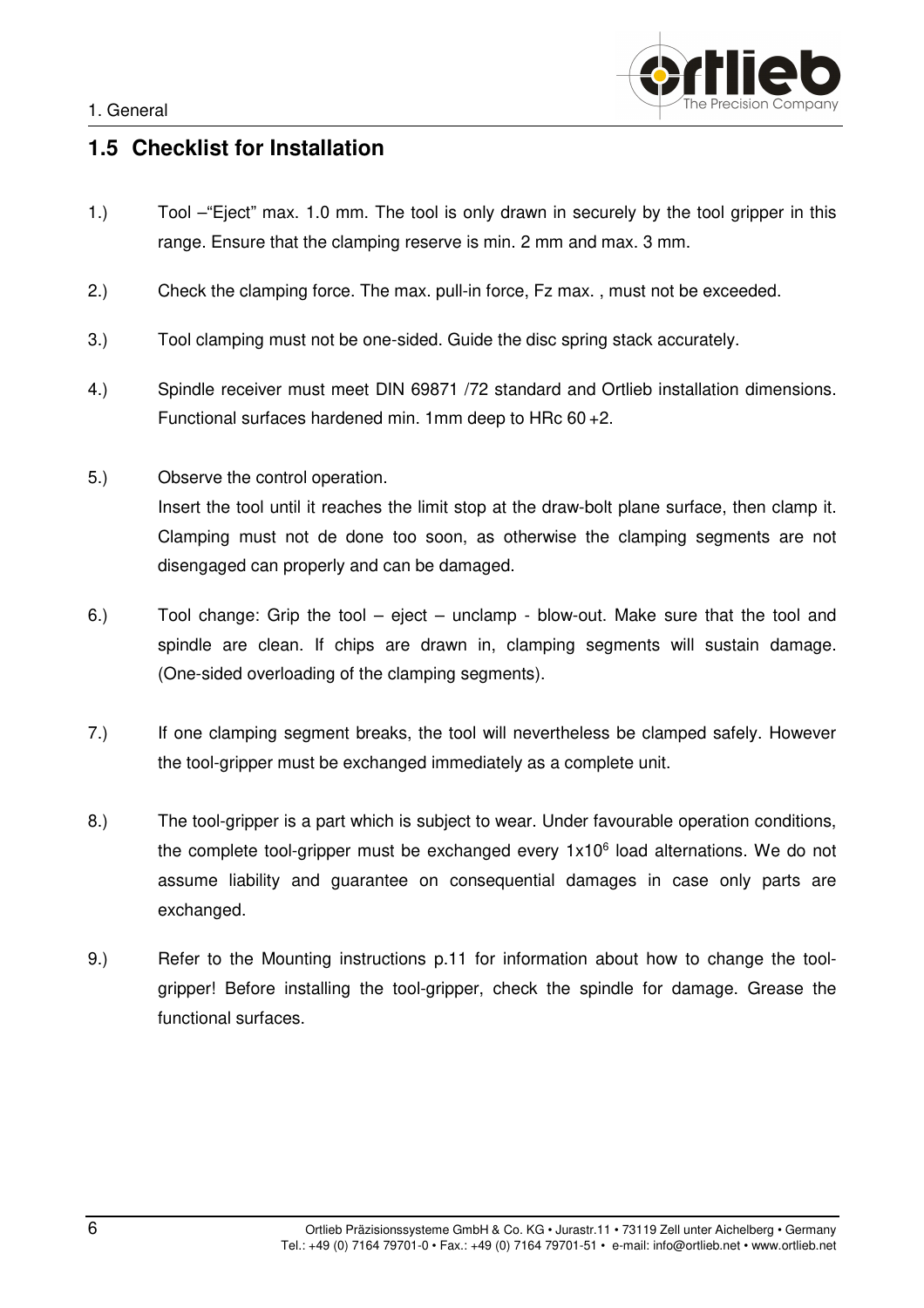1. General



- 10.) For optimal drawing-in force,  $RPM_{max}$  and  $n_{max}$ , please refer to data on the installation drawing.
- 11.) Tools must meet DIN 69871 /72 standards.
- 12.) Without an HSK tool insert, there is no operation of the spindle allowed. (Out-of-balance!)
- 13.) After every crash, the tool-gripper must always be exchanged completely.
- 14.) The clamping force transmitted to the tool shank by the tool-gripper may not be below the incident machining forces and torques. It is also important that the functional surfaces and the clamping system are greased regularly (Metaflux lubricant metal paste) Based on experience, re-greasing should be done after every 200.000 load alternations at the least in order to keep the clamping force as uniform as possible. Regular measurement of the clamping force, either quarterly or semi-annual, will ensure the required safety for the work process. (See p.12)
- 15.) Check the tightening of the draw-bolt and the drawbar regularly to ensure a proper function of the tool-gripper. A loose draw-bolt causes a loss of clamping force and ejects the tool far over the allowed max. 1,0mm.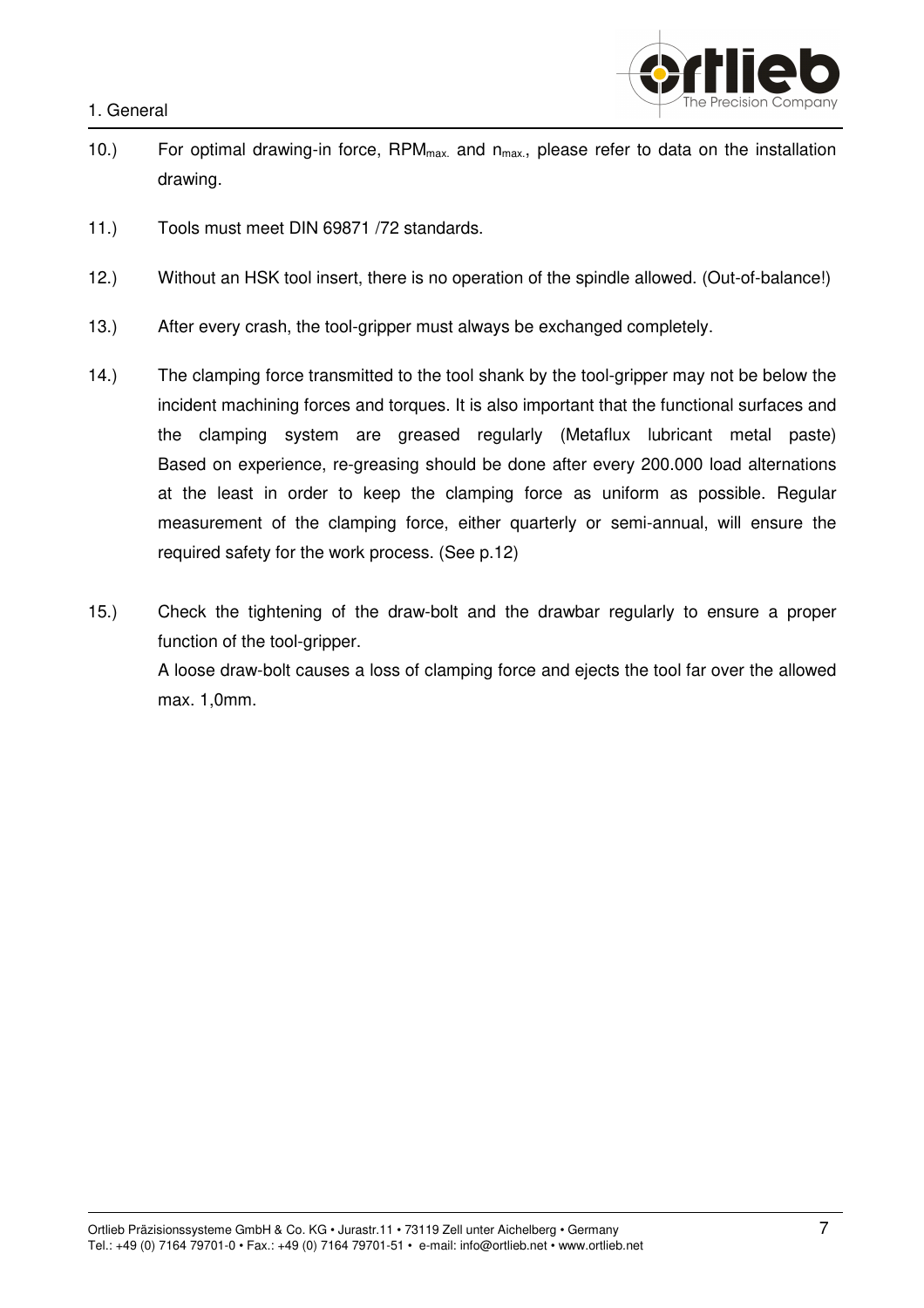

### 2. Product description

# **2 Product description**

The Ortlieb tool-grippers for tool shanks with 7/24-taper are an approved serial product for automatic tool changing. They are clamping tools with ISO taper (7/24) and pull studs acc. DIN 69871/72. The six-piece clamping segment has an optimal load balancing. Therfore a higher permitted clamping force is possible. And this at faster cyles.



### **Function:**

Milling spindles on machine tools are usually fitted with conventional spring loaded tool clamping systems. The tool-gripper operates on pulling force.

The six-piece clamping segment is pulled by the draw-bolt into the machine spindle. The clamping segment catches the pull stud of the tool and pulls it into the spindle whereas the clamping segments are backed radial by the spindle-bore.

To change the tool, the disk springs were compressed, usually by a hydraulic cylinder. The drawbolt is pushed by the drawbar to the front, releases the clamping segments and pushes the tool by force out of the spindle taper. The ring spring provides the opening of the clamping segments which release the tool for changing.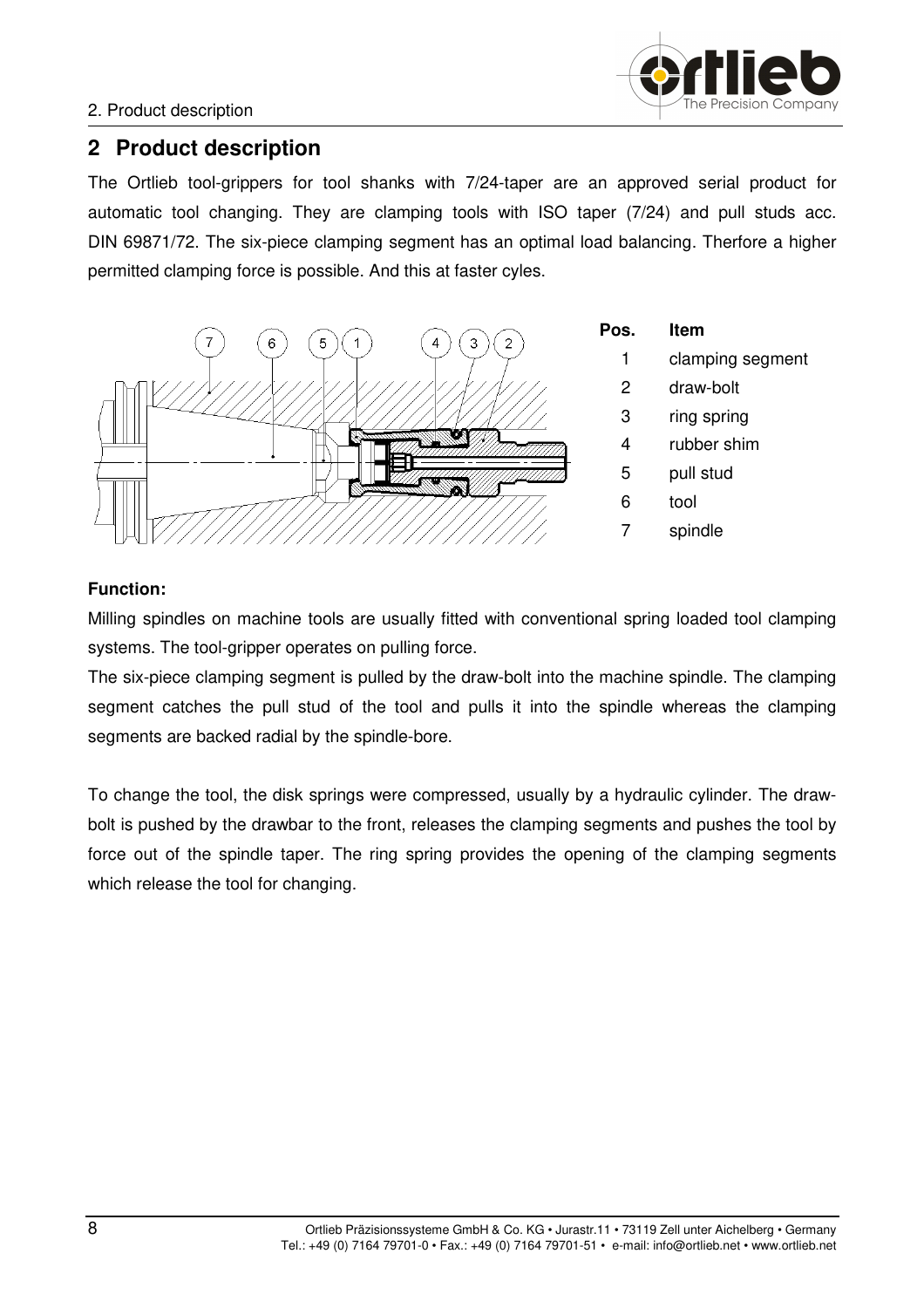

# **2.1 Tool-Grip® SK**

By its simple design and few components, this tool-gripper is mounted quickly, extreme maintenance friendly and persistent. This tool-gripper clamps tool shanks with 7/24-taper and pull studs acc. DIN 69871/72.

DIN 69871/72

# **2.2 Multi-Grip® SK**

The Multi-Grip tool-gripper clamp tool shanks with 7/24-taper and pull studs acc. DIN 69871/72 by default. In the same spindle with the same measures, tool shanks with other pull studs can be clamped by simply change the tool-gripper. The following standards are supported:

| DIN 69871/72 | 7388/1+2 (A+B)<br><b>ISO</b> | <b>ANSI B5.50</b> | <b>JIS B6339-1992</b><br>MAS BT |
|--------------|------------------------------|-------------------|---------------------------------|

#### **On request:**

- Reinforced design for higher clamping forces
- Design with air blast, coolant, minimal quantity lubrication delivery and additional sealings

### **2.3 Technical Data**

| <b>Size</b>  | <b>Item</b>         | <b>Installation</b><br>measure (EM) | <b>Release</b><br>stroke | <b>Reserve</b> | Fsp max      |
|--------------|---------------------|-------------------------------------|--------------------------|----------------|--------------|
| <b>SK 30</b> | IBSK 2557-03        | 71,3                                | 5                        | 2              | 9 kN         |
|              | <b>IBSK 2557-02</b> | 71,3                                | 6,5                      | 2              | 5 kN         |
|              | <b>IBSK 2557-11</b> | 71,3                                | 4                        | 2              | 9 kN         |
|              | BSK 2557-16         | 71,3                                | 4                        | $\overline{c}$ | 9 kN         |
| SK 40        | <b>BSK 2602-03</b>  | 93,9                                | 6                        | $\overline{2}$ | 20 kN        |
|              | BSK 2605            | 93,9                                | 6                        | $\overline{2}$ | 20 kN        |
|              | <b>IBSK 2537-06</b> | 93,4                                | 5,5                      | 2              | <b>20 kN</b> |
|              | BSK 2537            | 93,7                                | 6                        | 2              | 15 kN        |
| SK 45        | <b>IBSK 2425-01</b> | 112,2                               | 8                        | $\overline{2}$ | 25 kN        |
|              | BSK 2425-02         | 112,2                               | 8                        | $\overline{2}$ | 25 kN        |
|              | <b>IBSK 2543-04</b> | 112,2                               | 6                        | $\overline{2}$ | 25 kN        |
|              | <b>IBSK 2543-03</b> | 112,2                               | 6                        | $\overline{c}$ | 25 kN        |
| <b>SK 50</b> | <b>BSK 2528</b>     | 134,7                               | 8                        | $\overline{2}$ | 35 kN        |
|              | BSK 2528-02         | 134,7                               | 6                        | $\overline{2}$ | 35 kN        |
|              | BSK 2615-02         | 135,3                               | 6                        | 2              | 35 kN        |
|              | BSK 2494            | 134,7                               | 8                        | 2              | 35 kN        |
| SK 60        | <b>BSK 2604</b>     | 201,3                               | 8                        | 2              | 60 kN        |
|              | <b>IBSK 2604-12</b> | 201,3                               | 9,5                      | 3              | 60 kN        |

\* Further technical data and installation measures on the installation drawing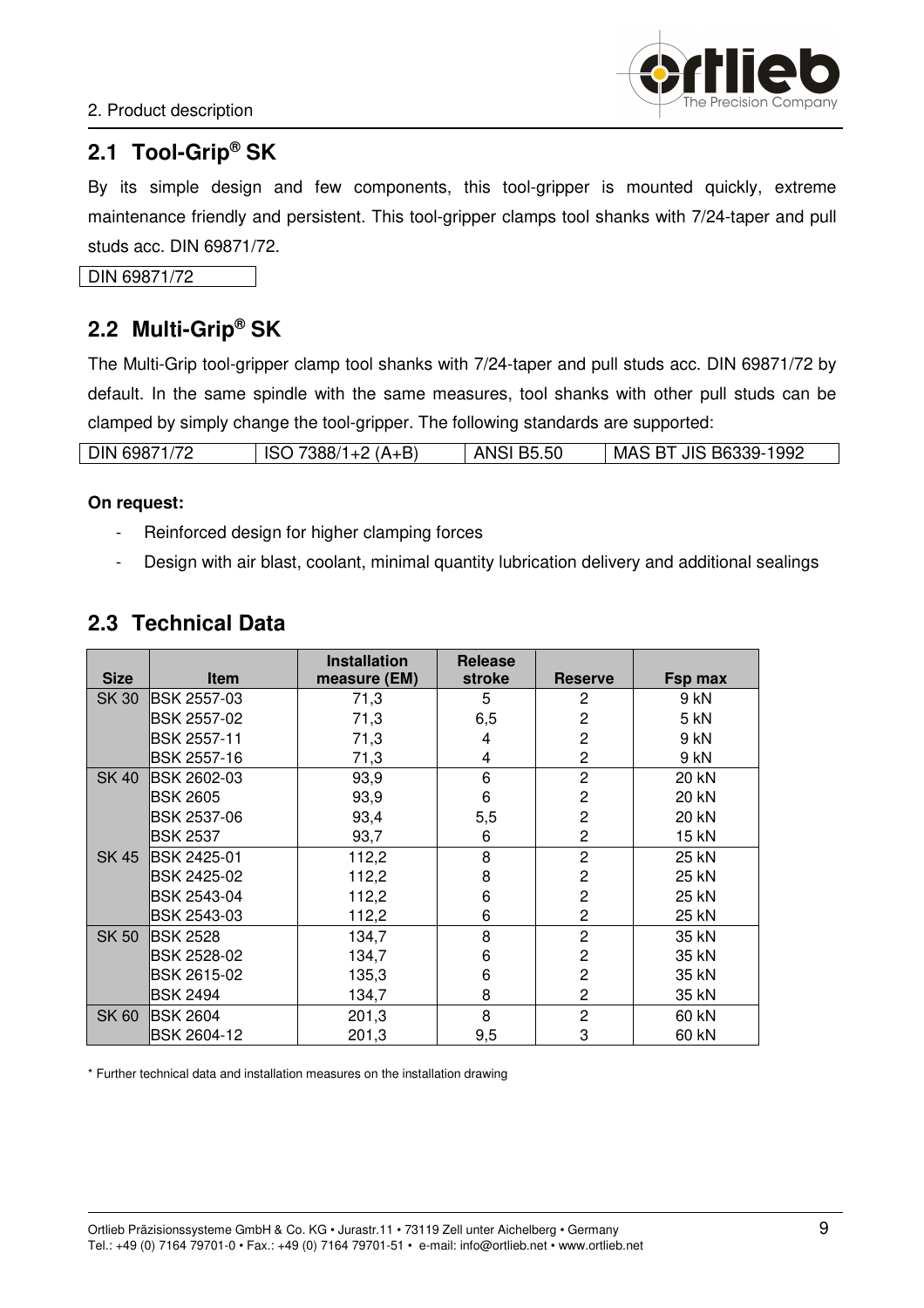

# **3 Spare parts**



| Pos. | ltem             |
|------|------------------|
| 1    | clamping segment |
| 2    | draw-bolt        |
| 3    | ring spring      |
| 4    | rubber shim      |
| 5    | pull stud        |
| 6    | tool             |
| 7    | spindle          |

| <b>Size</b>  | <b>Item</b>         | <b>Clamping segment</b> | Draw-bolt         | <b>Ring spring</b> | <b>Rubber shim</b> |
|--------------|---------------------|-------------------------|-------------------|--------------------|--------------------|
| <b>SK 30</b> | <b>IBSK 2557-03</b> | <b>IBSK 2557/1</b>      | BSK 2557/203      | IOBN 7196/10       | BSK 2358/4         |
|              | BSK 2557-02         |                         | IBSK 2557/202     |                    |                    |
|              | <b>BSK 2557-11</b>  | IBSK 2557/101           | IBSK 2557/211     | OBN 7169/12        | <b>BSK 2358/4</b>  |
|              | <b>BSK 2557-16</b>  |                         | IBSK 2557/216     |                    |                    |
| SK 40        | <b>IBSK 2602-03</b> | <b>BSK 2415/1</b>       | IBSK 2602/203     | OBN 7169/11        | <b>IBSK 2415/4</b> |
|              | IBSK 2605           |                         | <b>BSK 2605/2</b> |                    |                    |
|              | BSK 2537-06         | <b>BSK 2537/1</b>       | BSK 2537/206      |                    |                    |
|              | <b>BSK 2537</b>     |                         | <b>BSK 2537/2</b> |                    |                    |
|              | SK 45 BSK 2425-01   | <b>BSK 2425/1</b>       | BSK 2425/201      | OBN 7169/14        | BSK 2415/4         |
|              | IBSK 2425-02        |                         | BSK 2425/202      |                    |                    |
|              | BSK 2543-04         | <b>IBSK 2543/1</b>      | BSK 2543/204      |                    |                    |
|              | <b>BSK 2543-03</b>  |                         | BSK 2543/203      |                    |                    |
| SK 50        | <b>IBSK 2528</b>    | BSK 2416/1              | <b>BSK 2528/2</b> | OBN 7169/12        | BSK 2416/4         |
|              | BSK 2528-02         |                         | BSK 2528/202      |                    |                    |
|              | BSK 2615-02         | <b>IBSK 2649/101</b>    | IBSK 2615/202     |                    |                    |
|              | <b>BSK 2494</b>     | IBSK 2494/1             | IBSK 2494/2       |                    |                    |
| <b>SK 60</b> | <b>IBSK 2604</b>    | BSK 2604/1              | <b>BSK 2604/2</b> | OBN 7169/13        | <b>BSK 2604/4</b>  |
|              | BSK 2604-12         |                         | BSK 2604/212      |                    |                    |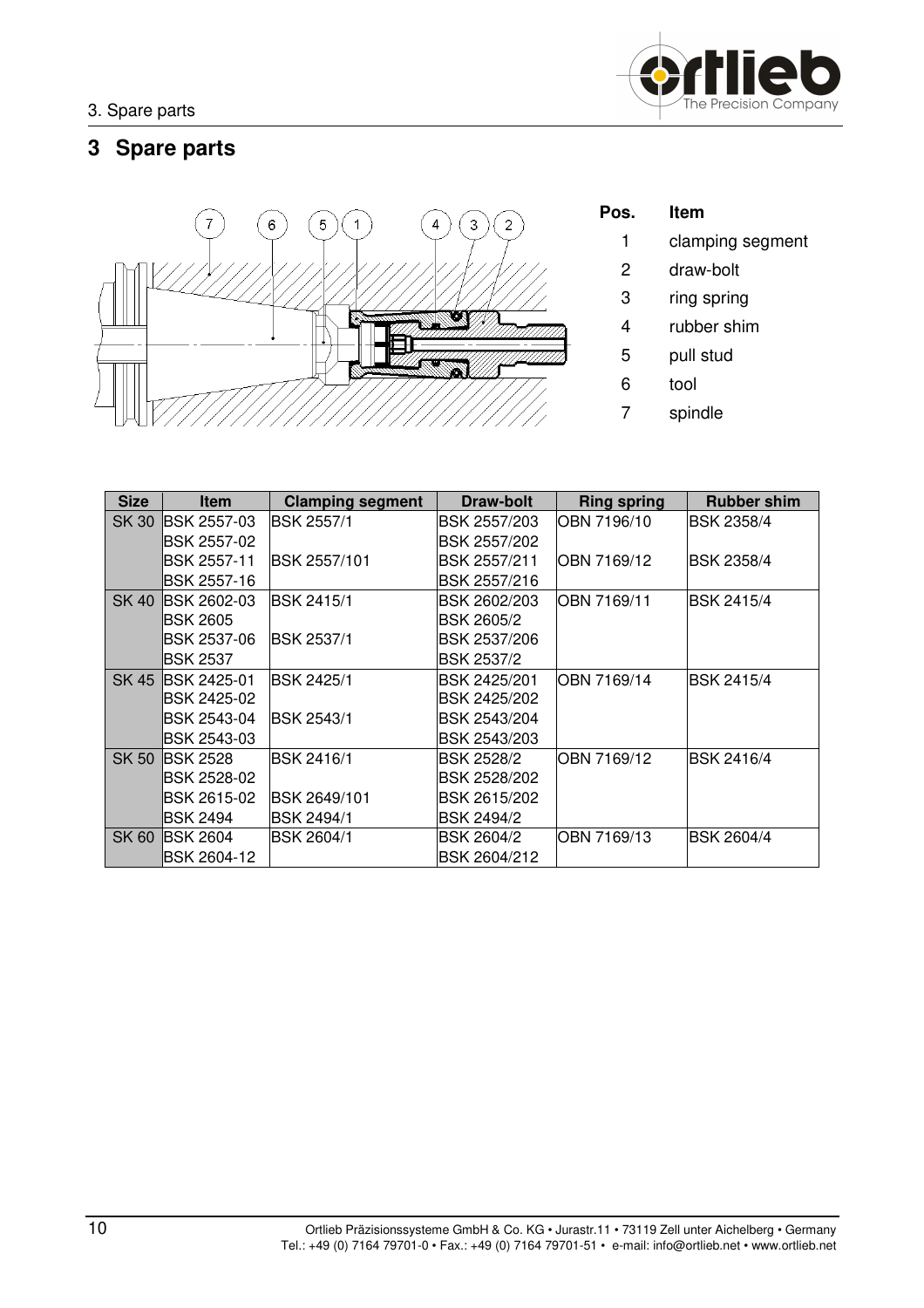

# **4 Mounting instructions**

The tool-gripper is usually mounted through the taper of the machine spindle. The clamping segments are already mounted with the ring spring and the rubber shim to the draw-bolt.

- Make sure, that the machine spindle is cleaned completely and well lubricated.
- Drive the draw-bar in release position.
- Screw the complete tool-gripper onto the draw-bar of the machine spindle. Refer to the installation measures (table: Technical Data p.9 or on the installation drawing).
- Handle the o-rings and sealings with care (O-rings optionally).
- The clamping reserve should be at least 2mm (possible stroke from clamping position).

### **Function:**

- Clamping occurs on pulling, usually by disc-spring or a clamping-cylinder.
- The draw-bar pulls the draw-bolt with the clamping segments into the machine spindle. During pulling, the segments were closed by the inner contour of the spindle, grip the pull stud of the tool and tow it into the spindle till it fits form-locking.
- To change the tool, the disc-spring is compressed by a hydraulic, pneumatic or electric cylinder. The draw-bar pushes the tool-gripper to the front, the clamping segments were spread by the ring-spring and release the pull stud and the tool.
- Finally, the tool is pushed-out by force, when the draw-bolt hits the face plane of the pull stud (about 0.5 mm stroke).
- The tool can be changed manually or automatically by a tool-changer.
- Pressure to the release cylinder must persist until a new tool is changed in safely. Pay attention on optional driving pins and slot nuts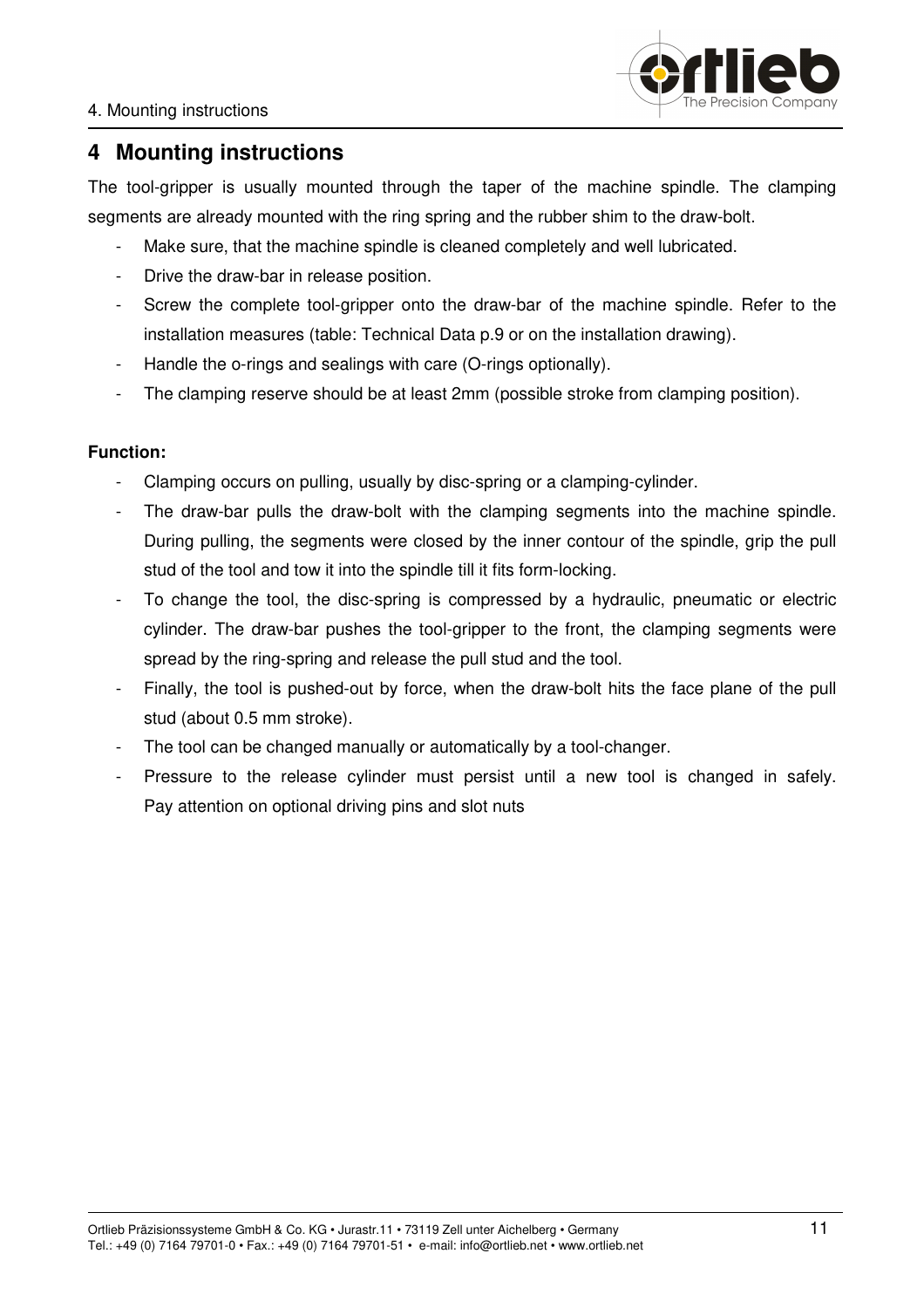

# **5 General Safety Instructions**

### **1. Safety requirements to machines**

- **-** Do not rotate the spindle without a clamped tool.
- **-** On a breakdown of the clamping power unless not clamped by a laminated disc spring a signal must stop the machine spindle and the tool has to be clamped till a complete stop of the spindle.
- **-** After a power breakdown and on return of the power, a change over must not occur.
- **-** During operation, the spindle and the clamped tool must be secured by a safety facility.
- **-** The opening of the safety doors is only possible if the machine spindle stands still.
- **-** All operations and maintenance to the spindle and the tool-gripper are only allowed if the spindle stands still.

### **2. Operation cylinders, machine spindles**

To operate the tool-grippers, please use only appropriate cylinders according the safety and accident preventions regulations. Mounting the tool-gripper to a spindle with an existing operating cylinder, make sure that the release power is sufficient to release the tool from the spindle and the maximum clamping force is not exceeded! The drawbar and the laminated disc springs must be designed to endurance strength. Set and check the limit switch to check the stroke before initial operations. The clamping segments might get damaged.

### **3. Operating data**

The allowed operating data, maximum clamping force and maximum revolutions shown on the technical data sheet (p.9) may not be exceeded. The minimum clamping force depends on cutting rates.  $\rightarrow$  See DIN 69871 /72

### **4. Tools**

Please use solely suitable tools according DIN 69871 with pull studs acc. DIN 69872, ISO 73388/1+2, ANSI B5.50, MAS BT matching your machine (see Technical Data p.9).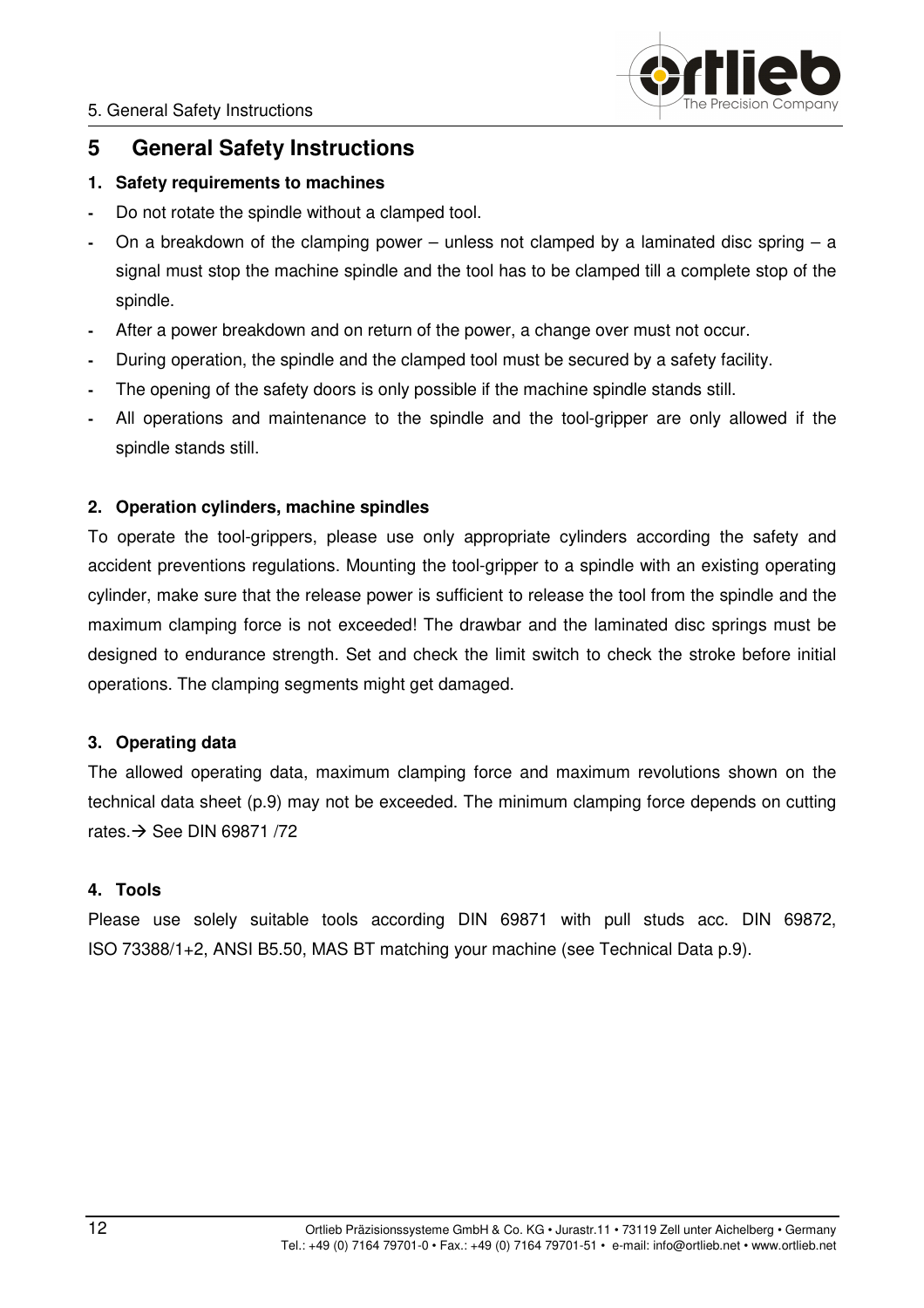### 5. General Safety Instructions



### **5. Residual risks**

The system machine tool – tool-gripper – tool holder is mainly influenced by the properties of the tool (shape, weight, unbalance, material, etc.) as well as the cutting parameters which can cause residual risks. Those remaining dangers must be considered by the worker and eliminated by appropriate means.

### **6. Maintenance**

Accurate and regularly maintenance (quarter annually) increases the natural life of the tool-gripper. Please keep the following advices.

- **-** Check set-up measurement and the tightening of the draw-bolt regularly.
- **-** Check clamping force
- **-** Clean the tool-gripper regularly according the operation conditions from swarf and cooling lubricant. Dirt reduces the runout accuracy and reduces the clamping force.
- **-** Do not use polar or ester-containing solvents to clean the spindle and the tool-gripper. Sealings and the rubber-bonded parts could be damaged.
- **-** Avoid cleaning with compressed-air gun.
- **-** Re-grease the tool-gripper at least after 200.000 load alternations. Sufficient lubrication increases the clamping force and reduces wear.



- **-** Check the tool-gripper for cracks and other damages. After a crash, a complete check is essential. You will find spare parts on page 10.
- **-** Replace damaged parts only by original spare-parts. Otherwise guarantee is expired.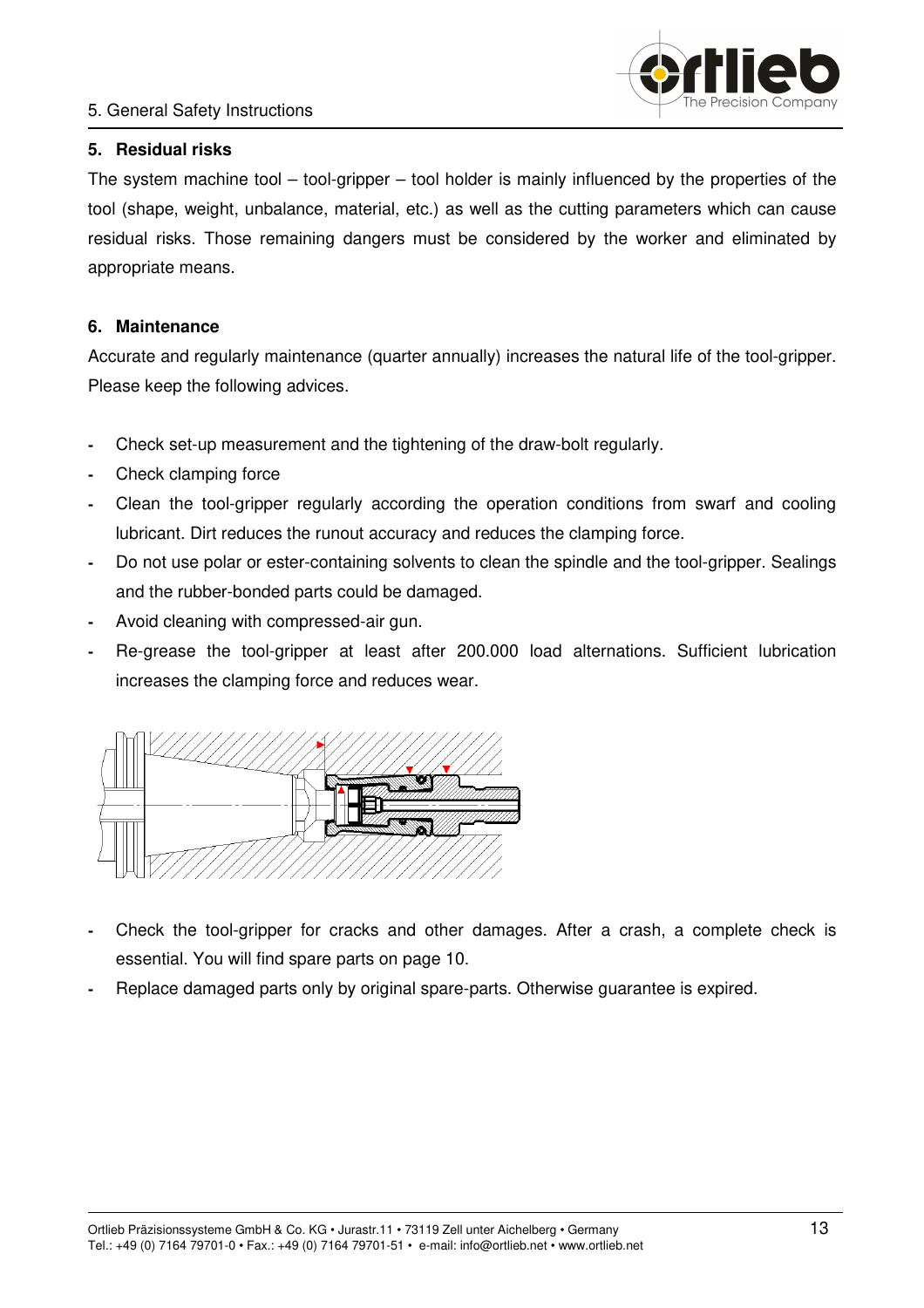

# **5.1 Troubleshooting**

Below, you will find some of the most frequently asked questions. If an error cannot be eliminated with the methodes below, please contact your technical support team. Always name the accurate article-number and the description in case of questions or re-order.

| <b>Problem</b>         | <b>Possible cause</b>      | Remedy                                           |
|------------------------|----------------------------|--------------------------------------------------|
| Low clamping force     | Set-up measurement of      | Check set-up measurement according the           |
|                        | the draw-bolt does not     | installation drawing. Re-tighten the draw-bolt   |
|                        | match                      | if necessary                                     |
|                        | Tool-gripper is lubricated | Re-grease tool-gripper according greasing        |
|                        | insufficiently             | instructions                                     |
|                        | Wear of the segments       | Check clamping segments on wear                  |
|                        | Damage of the disk         | Disassemble the tool-gripper and check           |
|                        | spring stack               | pulling-force on the drawbar                     |
|                        | Low pulling-power of the   |                                                  |
|                        | cylinder / disk-springs    |                                                  |
| To high clamping force | Set-up measurement of      | Check set-up measurement according the           |
|                        | the draw-bolt does not     | installation drawing. Re-tighten the draw-bolt   |
|                        | match                      | if necessary                                     |
|                        | high pulling-power of the  | Disassemble the tool-gripper and check           |
|                        | cylinder / disk-springs    | pulling-force on the drawbar                     |
| Bad run-out accuracy   | Dirt at the front plane    | Eject the tool-holder; clean the SK-taper in     |
| on the tool / tool-    | surface or in the SK-      | the spindle and the tool-gripper                 |
| holder                 | taper                      |                                                  |
|                        | Damaged tool-holder        | Dimensional check of tool-holder, change         |
|                        |                            | tool-holder if necessary                         |
| No proper ejection of  | Set-up measurement or      | Check set-up measurement and stroke              |
| the tool-holder        | stroke does not match      |                                                  |
|                        | To low hydraulics          | Check for leaks and pressure to the              |
|                        | pressure                   | hydraulics cylinder, Eventually increase         |
| Tool-holder is not     | Distance between tool-     | Check set-up measurement, adjust the tool-       |
| clamped or pulled-in   | holder and spindle is too  | changer, especially if the spindle is re-grinded |
| properly               | big                        | and reworked                                     |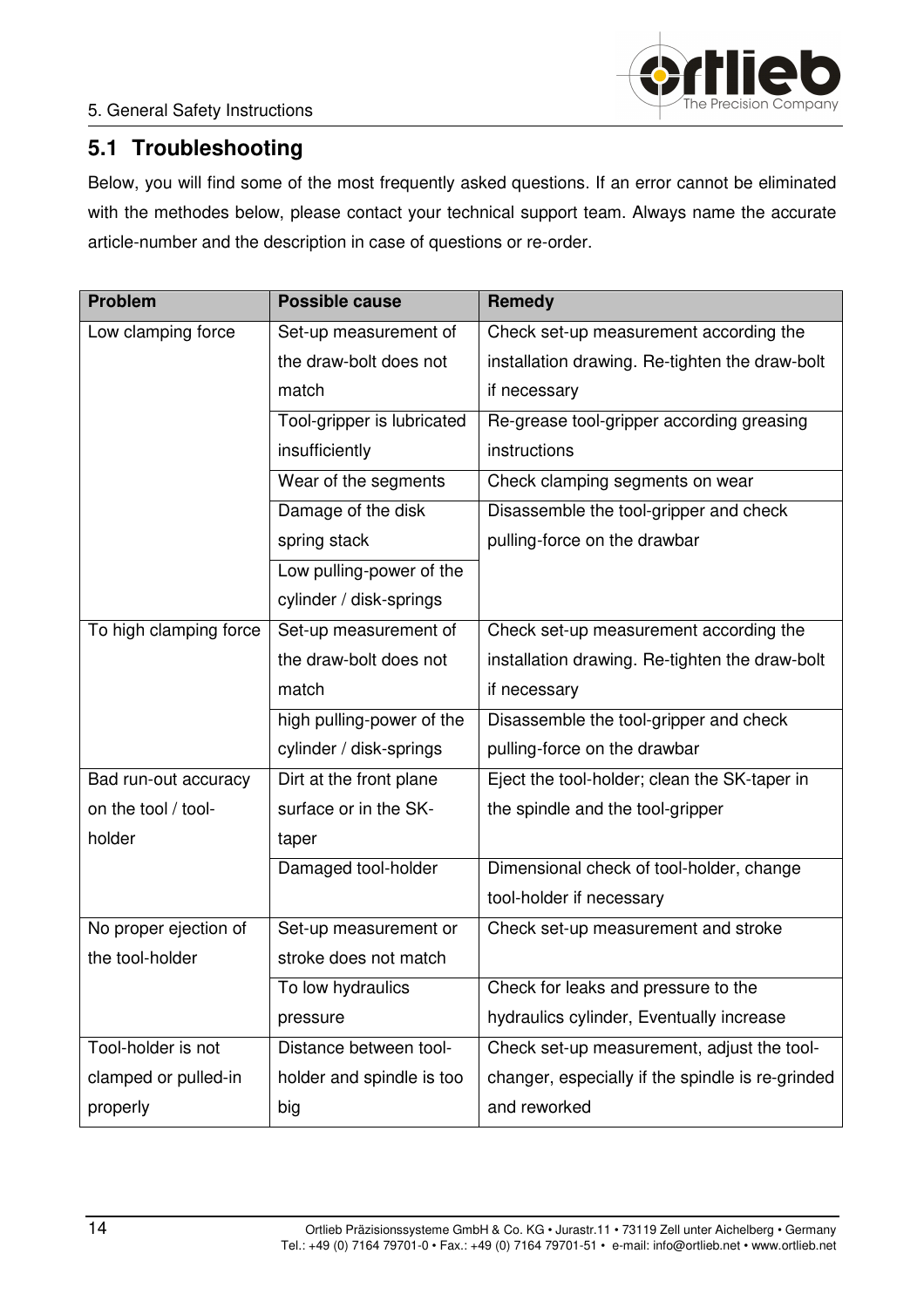6. Assembly declaration



# **6 Assembly declaration**

for an incomplete machine (acc. machine directive 2006/42/EG)

Name of the company and producer:

**Ortlieb Präzisionssysteme GmbH & Co. KG Jurastraße 11 73119 Zell unter Aichelberg – Germany Phone: +49 (0) 7164 79701 0 FAX: +49 (0) 7164 79701 51** 

The **SK -Tool-gripper** is described as a incomplete machine according article 2g of the machine directive and designated only to be mounted into or with an other machine or equipment.

The following fundamental safety and health-protection requirements according attachment 1 of the machine directive were used, are valid and adhered:

Nr. 1.1.3, Nr. 1.3.2, Nr. 1.5.4, Nr. 1.6.1

The following standards (or extracts of these standards) are used:

DIN 69871 /72, ISO 7388/1+2

The start-up of this product is forbidden until it is proven, that the machine in which the above named incomplete machine is mounted to conforms the regulations according the machine directive 2006/42/EG.

The special technical documentations according attachment VII part B have been complied. The producer obligates to provide these documentations in written form to public authorities if their request is justified.

Only the management of Ortlieb Präzisionssysteme GmbH & Co. KG, represented by Mr. Dr. Dieter Simpfendörfer, is authorized to comply the relevant technical documents according attachment VIII B to this product

Zell unter Aichelberg,

**Dirk Laubengeiger** (Geschäftsführer)